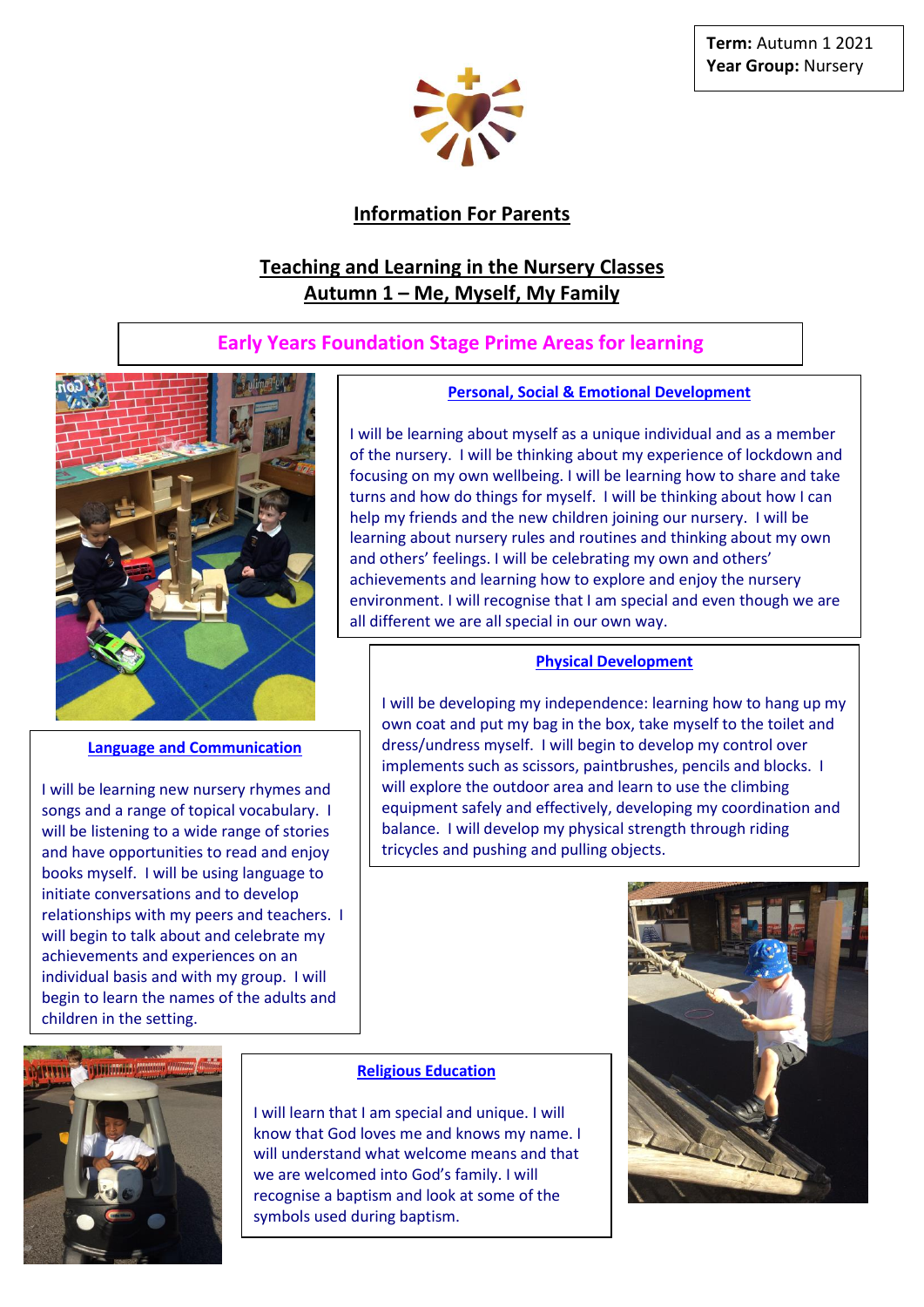# **Early Years Foundation Stage Specific Learning Areas**

#### **Mathematics**

I will learn a variety of number rhymes and songs and begin to show an interest in counting and numbers. I will begin to use numerals in play and represent numbers using my fingers. I will begin to discover the properties of shape and develop an awareness of pattern. I will be learning to sort objects looking at colour and shape. I will sing the days of the week and months of the year songs. I will know how old I am and the month I was born.





### **Literacy**

I will begin to learn how to handle books carefully and talk about what I can see. I will listen to stories repeating words and phrases from the story. I will be bringing home a library books each week and will ask you to read and share it with me. I will have opportunities to enjoy writing and drawing experiences, I will begin to communicate by making marks using a variety of media. I will be able to recognise familiar words such as my own name.

### **Understanding the World**

I will be thinking about my family and name members of my family. I will begin to learn the nursery routine and begin to explore the nursery environment and show an interest in why things happen. I will begin to learn about technology in the environment and the use of ICT and learn to build using a variety of construction materials.



### **Expressive Arts and Design**



I will begin to access and learn how to replace a range of equipment such as dressing up clothes in the role play area. I will learn to use props to recreate my experiences and develop my role-play. I will begin to learn the names of simple percussion instruments and enjoy using them in musical expression. I will join in ring games and musical activities. I will use my senses to explore a range of media such as, cornflower, play dough and paint.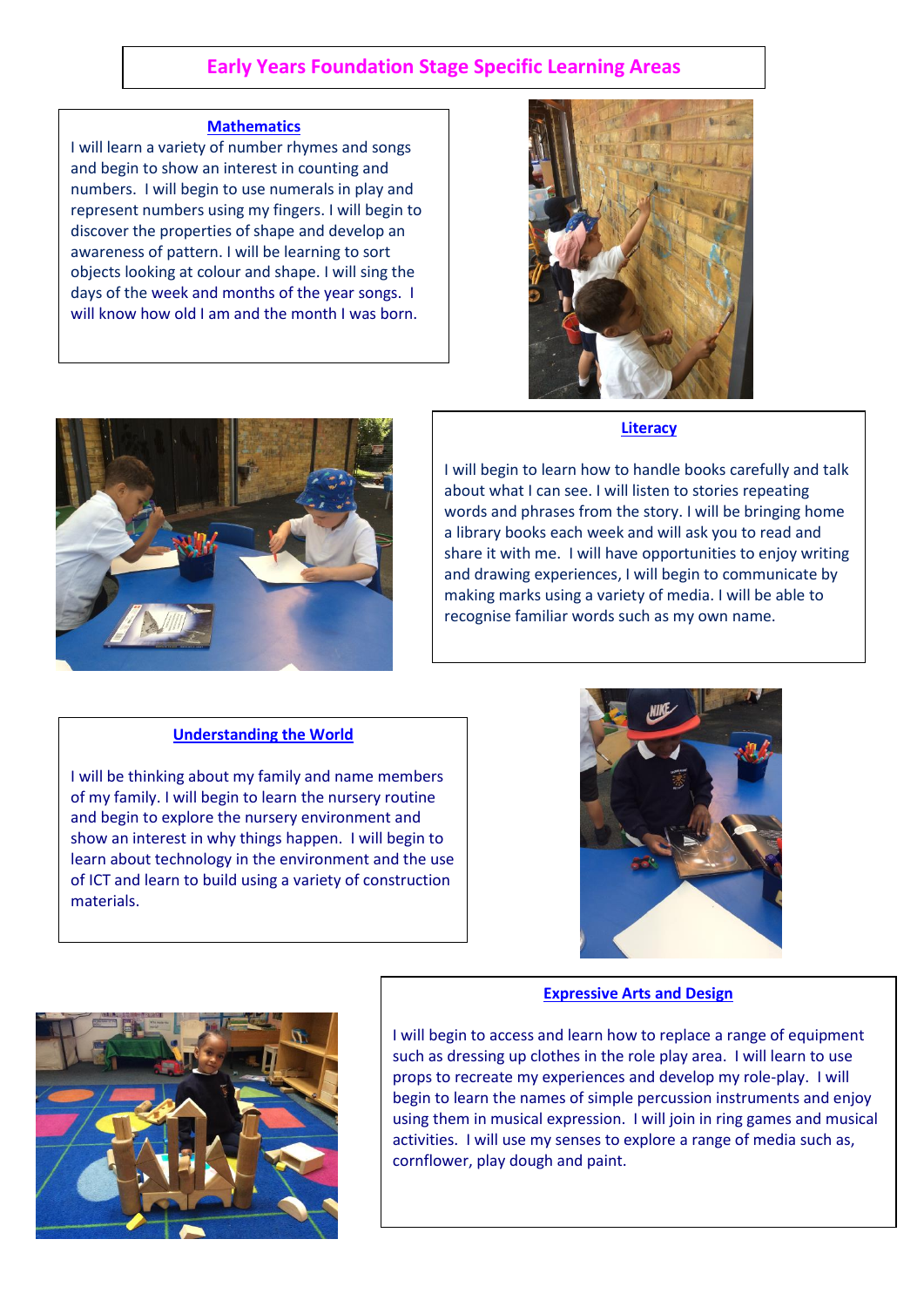This half term in nursery we will learn about ourselves and our families. Please talk to your child about and name members of their family. Encourage your child to become independent when arriving at nursery by finding their peg to hang their coat up and putting their book bag into the box. Also encourage your child to find their own name on the hot air balloon and stick it in the sky to show they are present in school before they begin to play.

| <b>Week Beginning</b>       | Literacy                                                          | <b>Maths</b>                                    | <b>Other</b>                                                                                         |
|-----------------------------|-------------------------------------------------------------------|-------------------------------------------------|------------------------------------------------------------------------------------------------------|
| Week <sub>2</sub><br>6/9/21 | 'Starting School'<br>stories                                      | Notice simple<br>Shapes or patterns in pictures |                                                                                                      |
| Week 3<br>13/9/21           | 'So Much'<br><b>Trish Cooke</b><br>Talking about our families     | Recite numbers in orders                        | Please bring in a photo of<br>your child's family. Write<br>the family members<br>names on the back. |
| Week 4<br>20/9/21           | 'So Much'<br><b>Trish Cooke</b><br>Retelling the story            | Every day number language                       |                                                                                                      |
| Week 5<br>27/9/21           | 'Owl Babies'<br>Martin Waddell<br>Self-portraits and name writing | Having some understanding of<br>1 2 and 3       |                                                                                                      |
| Week 6<br>4/10/21           | 'Owl Babies'<br>Martin Waddell<br>Creating owl collages           | Making comparisons<br>more/less                 |                                                                                                      |
| Week 7<br>11/10/21          | 'Owl Babies'<br>Martin Waddell                                    | Observe and begin to use<br>positional language |                                                                                                      |
| Week 8<br>18/10/21          | All About Me<br>Non-Fiction texts about families.                 | Months of the year - when<br>was I born?        | Half term 25 <sup>th</sup> October                                                                   |

# **Here is a brief outline of what your child will be learning about this half term:**